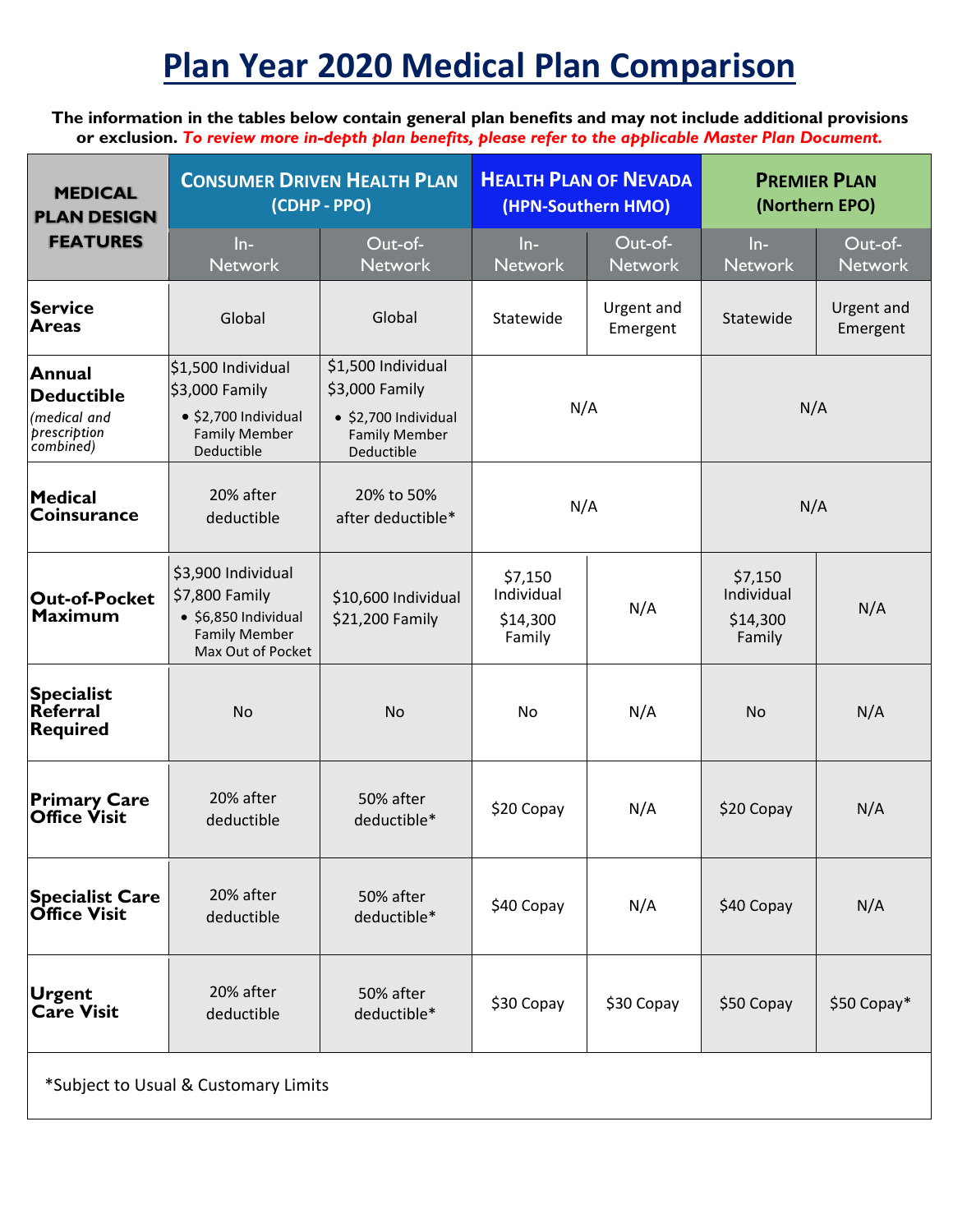## **Plan Year 2020 Medical Plan Comparison**

**The information in the tables below contain general plan benefits and may not include additional provisions or exclusion.** *To review more in-depth plan benefits, please refer to the applicable Master Plan Document.*

| <b>MEDICAL</b><br><b>PLAN DESIGN</b>                                         | <b>CONSUMER DRIVEN HEALTH PLAN</b><br>(CDHP - PPO)                                                                                             |                                                           | <b>HEALTH PLAN OF NEVADA</b><br>(HPN-Southern HMO) |                           | <b>PREMIER PLAN</b><br>(Northern EPO)               |                           |
|------------------------------------------------------------------------------|------------------------------------------------------------------------------------------------------------------------------------------------|-----------------------------------------------------------|----------------------------------------------------|---------------------------|-----------------------------------------------------|---------------------------|
| <b>FEATURES</b>                                                              | $ln-$<br><b>Network</b>                                                                                                                        | Out-of-<br><b>Network</b>                                 | $ln-$<br><b>Network</b>                            | Out-of-<br><b>Network</b> | $ln-$<br><b>Network</b>                             | Out-of-<br><b>Network</b> |
| <b>Emergency</b><br><b>Room Visit</b>                                        | 20% after<br>deductible                                                                                                                        | 20% after<br>deductible*                                  | \$500 Copay<br>per visit                           | \$500 Copay<br>per visit  | \$500 Copay<br>per visit                            | \$500 Copay<br>per visit* |
| <b>In-Patient</b><br><b>Hospital</b>                                         | 20% after<br>deductible                                                                                                                        | 50% after<br>deductible*                                  | \$500 Copay<br>per admit                           | N/A                       | \$500 Copay<br>per admit                            | N/A                       |
| <b>Outpatient</b><br><b>Surgery</b>                                          | 20% after<br>deductible<br><b>Requires</b><br>Pre-Authorization                                                                                | 50% after<br>deductible*<br>Requires<br>Pre-Authorization | \$50 Copay                                         | N/A                       | \$350 Copay<br><b>Requires</b><br>Pre-Authorization | N/A                       |
| <b>Affordable</b><br><b>Care Act</b><br><b>Preventive</b><br><b>Services</b> | \$0<br>(Covered at 100%)                                                                                                                       | No Benefit                                                | \$0<br>(Covered<br>at 100%)                        | No Benefit                | \$0<br>(Covered<br>at 100%)                         | No Benefit                |
| <b>Base</b><br><b>HSA/HRA</b><br><b>Funding</b><br>Effective $7/1**$         | \$700 Primary Participant<br>\$200 per Dependent<br>(max 3 Dependents)                                                                         |                                                           | N/A                                                |                           | N/A                                                 |                           |
| <b>One-Time</b><br><b>Additional</b><br><b>HSA/HRA</b><br><b>Funding</b>     | \$400 Primary Participant<br>Dependent(s) - None<br>This one-time contribution will be deposited<br>automatically if enrolled effective 7/1/19 |                                                           | N/A                                                |                           | N/A                                                 |                           |
| *Subject to Usual & Customary Limits                                         |                                                                                                                                                |                                                           |                                                    |                           |                                                     |                           |

\*\*Prorated amount based on effective date of coverage. For more information about HSA/HRA funding please refer to the Plan Year 2020 [Consumer Driven Health Plan Master Plan Document.](https://pebp.state.nv.us/wp-content/uploads/2019/05/PY2020_CDHP_BA.51519.pdf)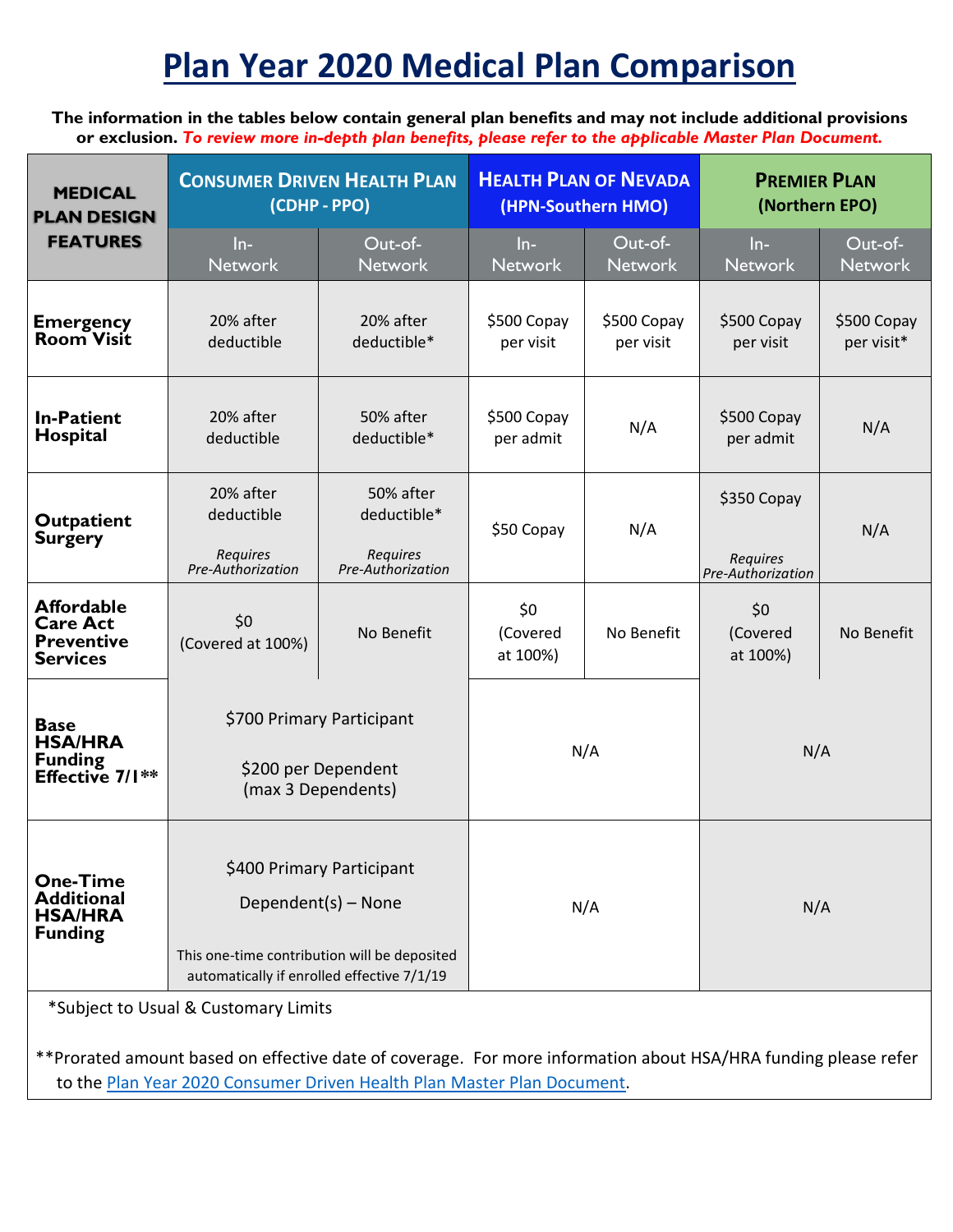## **Plan Year 2020 Prescription Plan Comparison**

**The information in the tables below contain general plan benefits and may not include additional provisions or exclusion.** *To review more in-depth plan benefits, please refer to the applicable Master Plan Document.*

| <b>PRESCRIPTION</b><br><b>PLAN DESIGN</b><br><b>FEATURES</b> | <b>CONSUMER DRIVEN HEALTH PLAN</b><br>(CDHP - PPO) |                           | <b>HEALTH PLAN OF NEVADA</b><br>(HPN-Southern HMO) |                           | <b>PREMIER PLAN</b><br>(Northern EPO) |                           |
|--------------------------------------------------------------|----------------------------------------------------|---------------------------|----------------------------------------------------|---------------------------|---------------------------------------|---------------------------|
|                                                              | $ln-$<br><b>Network</b>                            | Out-of-<br><b>Network</b> | $ln-$<br><b>Network</b>                            | Out-of-<br><b>Network</b> | $ln-$<br><b>Network</b>               | Out-of-<br><b>Network</b> |
| <b>Preferred</b><br><b>Generic</b>                           | 20% after<br>deductible*                           | N/A                       | \$10 Copay                                         | N/A                       | $$10$ Copay                           | N/A                       |
| <b>Preferred</b><br><b>Brand</b>                             | 20% after<br>deductible                            | N/A                       | \$40 Copay                                         | N/A                       | \$40 Copay                            | N/A                       |
| <b>Non-Formulary</b>                                         | 20% after<br>deductible                            | N/A                       | \$75 Copay                                         | N/A                       | \$75 Copay for<br>Single Source       | N/A                       |
| <b>Specialty</b>                                             | 20% after<br>deductible                            | N/A                       | 20%<br>Coinsurance                                 | N/A                       | 20%<br>Coinsurance                    | N/A                       |
| <b>ACA</b><br><b>Preventive</b><br><b>Medications</b>        | \$0                                                | No Benefit                | \$0                                                | N/A                       | \$0                                   | N/A                       |
| <b>CDHP</b><br><b>Preventive</b><br><b>Medications</b>       | 20% Coinsurance*<br>Not subject<br>to deductible   | No Benefit                | N/A                                                | N/A                       | N/A                                   | N/A                       |

#### **\*Consumer Driven Health Plan Preventive Drug Benefit**

The Preventive Drug Benefit provides CDHP participants access to certain preventive medications without having to meet a deductible and will instead only be subject to coinsurance. Coinsurance paid under the benefit will not apply to the deductible but will apply to the out-of-pocket maximum. The drugs covered under this benefit include categories of prescription drugs that are used for preventive purposes or conditions, such as hypertension, asthma or high cholesterol. This benefit only applies if using an in-network provider.

**For more information on this program, contact Express Scripts at 1-855-889-7708 or log in or register at www.express-scripts.com. A list of commonly prescribed preventive medications available under this benefit can be found under the "Benefit and account notifications" section of the home page.**

### **Important: The Smart90 Pharmacy Network is now mandatory for CDHP Participants**

This benefit allows members to save themselves and the plan money on their 90-day supply of medications. To receive a 90-day supply of maintenance (long-term) medications, members can either have their prescription filled through Express Scripts home delivery or through a Smart90 participating pharmacy (this excludes pharmacies such as CVS and Walgreens but includes most of the other chains). A 90-day supply of maintenance medications will only be available at a Smart90 participating pharmacy.

For more information on this benefit, or to locate a Smart90 participating pharmacy, please contact Express Scripts at 1-855-889-7708 or visit www.express-scripts.com/NVPEBP.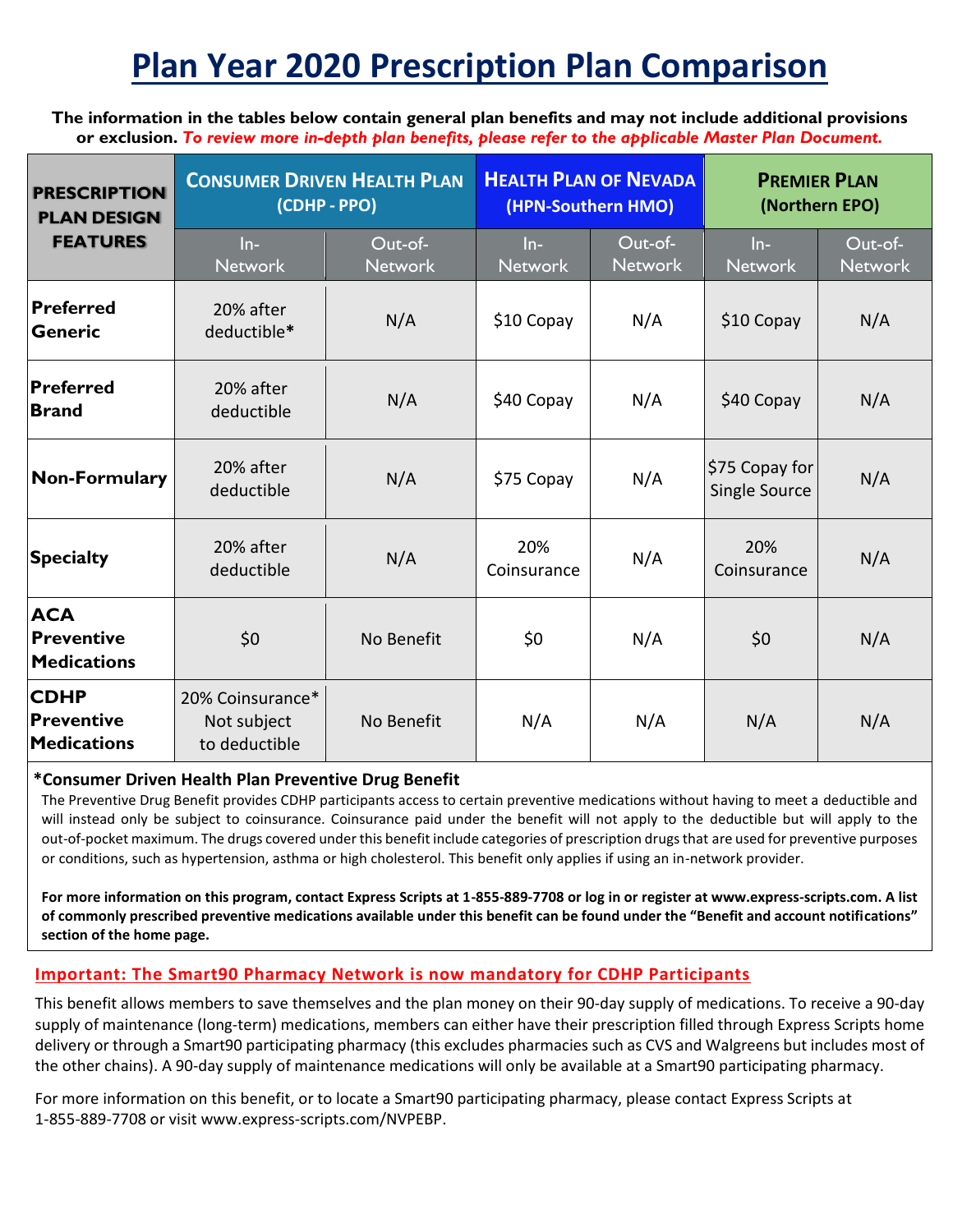### **Plan Year 2020 Vision Plan Comparison**

**The information in the tables below contain general plan benefits and may not include additional provisions or exclusion.** *For Plan Limitations and Exclusions, refer to the CDHP or Premier (EPO) Plan Master Plan Documents or the Health Plan of Nevada's Evidence of Coverage Certificate available at [www.pebp.state.nv.us](http://www.pebp.state.nv.us/)[.](https://pebp.state.nv.us/resources/forms-publications/publications/)*

| <b>VISION PLAN</b><br><b>DESIGN FEATURES</b>                                                                                                                        | <b>CONSUMER DRIVEN</b><br><b>HEALTH PLAN (CDHP - PPO)</b> | <b>HEALTH PLAN OF NEVADA</b><br>(HPN-Southern HMO)                                                                      | <b>PREMIER PLAN</b><br>(Northern EPO)                              |  |
|---------------------------------------------------------------------------------------------------------------------------------------------------------------------|-----------------------------------------------------------|-------------------------------------------------------------------------------------------------------------------------|--------------------------------------------------------------------|--|
| <b>Vision Exam</b>                                                                                                                                                  | \$25 Copay<br>Maximum benefit of<br>\$95 per annual exam* | \$10 Copay every<br>12 months                                                                                           | \$10 Copay every 12 months<br>\$100 maximum benefit                |  |
| Hardware (frames,<br>lenses, contacts)                                                                                                                              | No Benefit                                                | \$10 Copay for glasses<br>(\$100 allowance)<br>or<br>\$10 Copay for contacts<br>in lieu of glasses<br>(\$115 allowance) | \$10 Copay for glasses<br>\$100 maximum benefit<br>every 24 months |  |
| *Out-of-network providers will be paid at Usual and Customary (U&C). One annual vision exam, maximum annual<br>benefit \$95 per plan year after the \$25 copayment. |                                                           |                                                                                                                         |                                                                    |  |

*Please note: PEBP does not maintain a network specific to vision care for the CDHP or EPO plan.* 



**Additional information about the voluntary vision benefits can be found once you have logged on to your E-PEBP Portal at [www.pebp.state.nv.us.](http://www.pebp.state.nv.us/)**